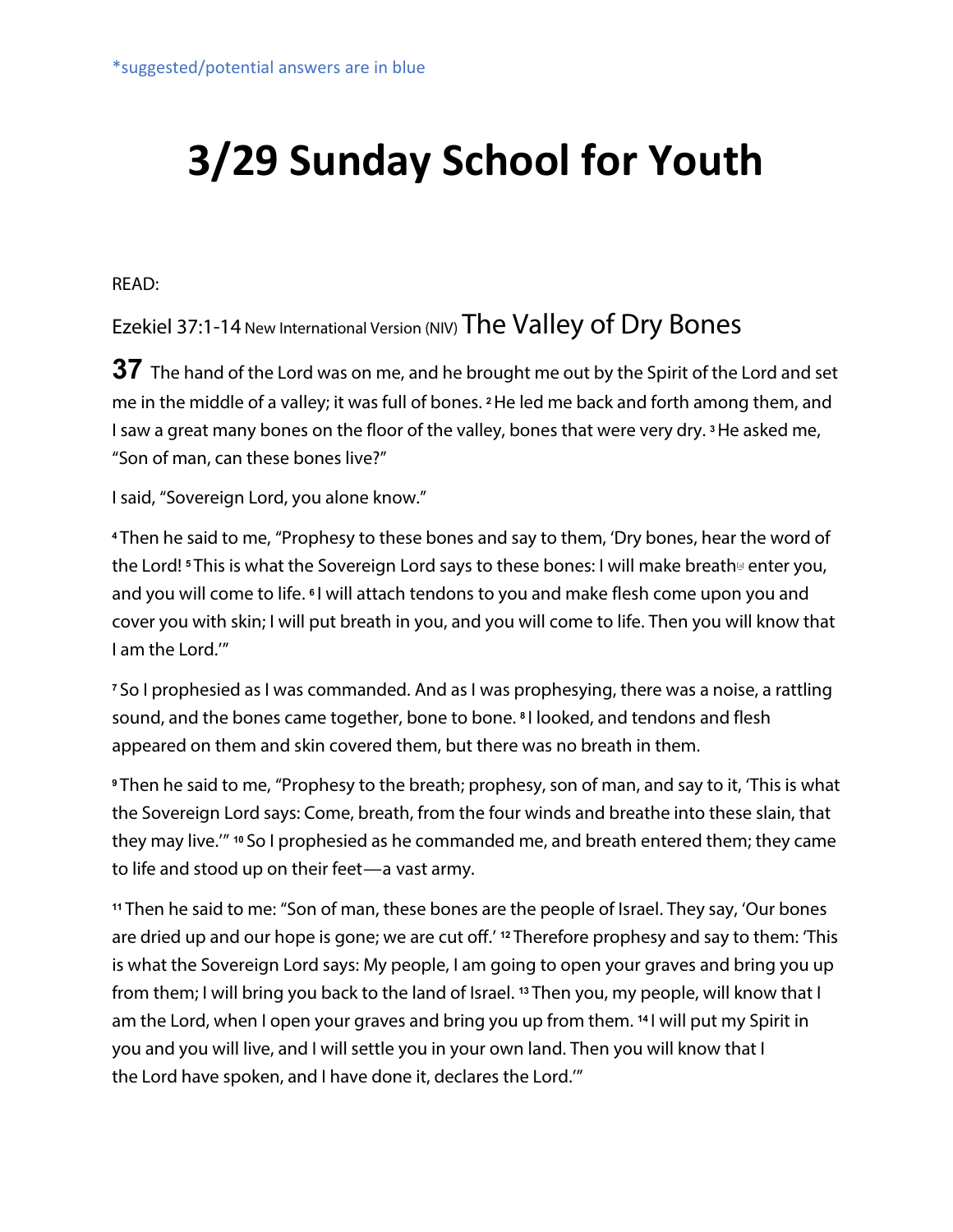#### BACKGROUND:

This reading takes place around 600 BC. Ezekiel, the writer of this text, is a Hebrew prophet, and we see him here having a conversation with God. The Israelite people, the descendants of those who escaped Egypt, are now hopeless once again, because their nation has fallen in what is known as the "Babylonian Captivity." Israel's holy cities have fallen to their enemies and now they are forced to live away from their Promised Land in a foreign land they do not know, and their neighborhoods and communities are scattered. However, God tells Ezekiel to tell the Israelites not to lose hope. They may be like sad, dry bones now; however, God will soon make the dead bones, a metaphor for the sad people, come alive again. He promises that they will return to their Promised Land and be re-united!

#### REFLECT:

- Have you ever felt like "dry bones" sad, abandoned, hopeless? What gives you strength during those times? How can you be like Ezekiel and give hope to others when they feel sad?
- What were the role of prophets in the Old Testament? They were not just people ordained by God to "tell the future," but they were also called to inspire hope in people by speaking to God's heart (seen here) and to challenge the social order of the time by explaining that God wanted justice. Because
- Many people have seen this story of God making beautiful things come out of hopelessness, of making "dry bones" come alive, as symbolic of Jesus Christ. Can you think of how?

of the latter, sometimes their messages were angry and people did not like them!

The message of Jesus rising after being on the cross was that God and Love ALWAYS have the last word. No matter how bad things seem, God is always with us and working in us for good (even if we don't see it).